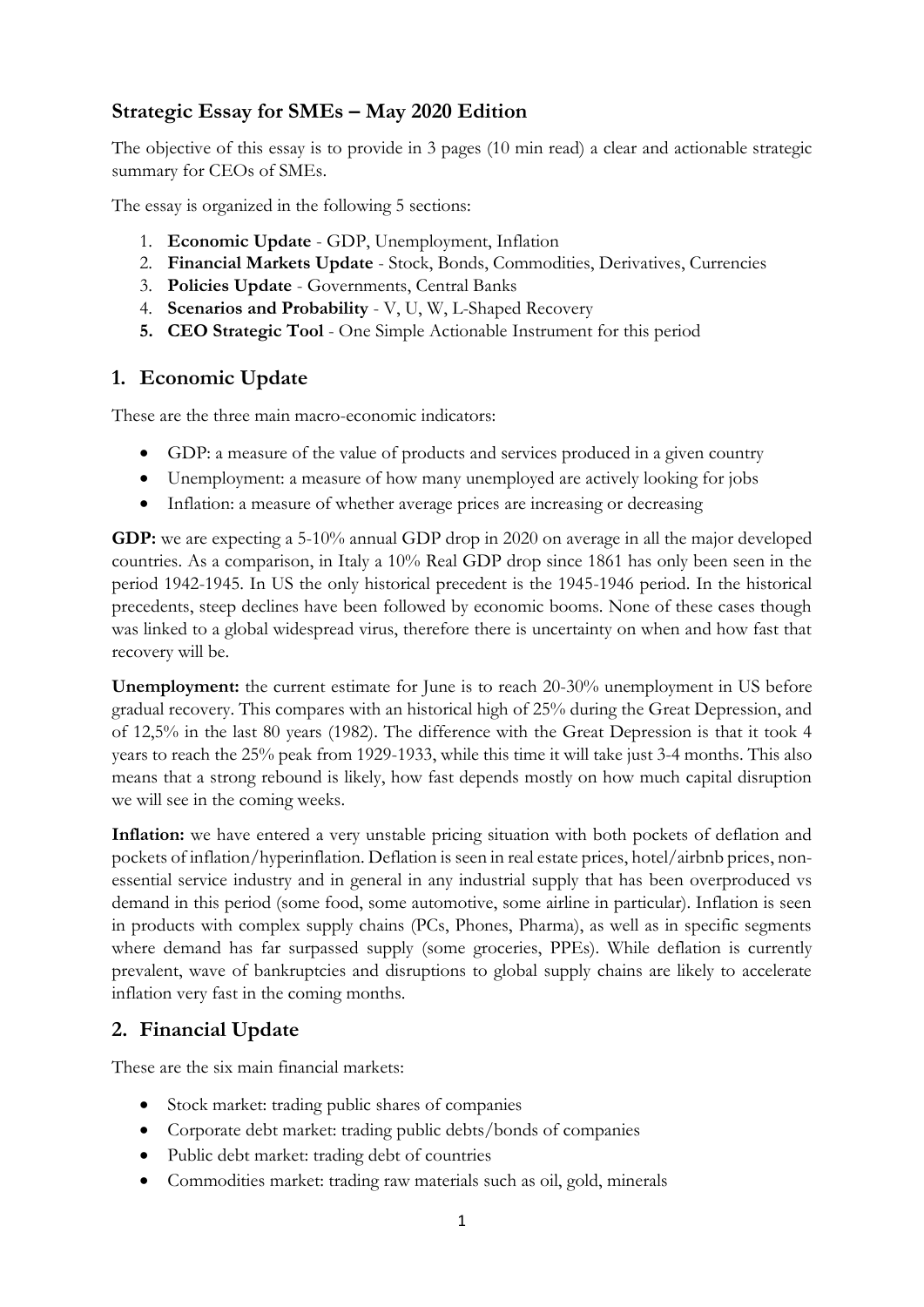- Derivatives market: trading products based on another financial asset, index or security
- Forex market: trading foreign country currencies

**Stock market:** after a 37% crash in 3 weeks (one of the fastest crashes in history) the market has now recovered primarily due to the fact that risk free assets such as public bonds are almost entirely purchased by central banks and have very low premium. In addition, there is a strong belief that no matter how bad the situation will get, the potential damage is so extended that the downside risks will be minimal due to intervention from central banks.

**Corporate debt market:** this has gone under huge pressure in US, junks bonds have increased their cost from 300 to 1000 points above risk-free. Many investment grade bonds that was considered solvent became junk (so called Fallen Angels). Heavy intervention by the Fed to stabilize the markets. Several companies already declaring bankruptcy (in shale oil and retail), others under heavy pressure (car rentals, airlines).

Public debt: for solvent countries both central bank's intervention and market demand for safe assets are pushing public debt to zero and occasionally negative interest rates. This means people are paying money in order to keep them in what is the safest asset at the moment. Countries that had solvency issues such as Argentina have already gone through a new default in the last months. Countries that are borderline such as Italy have gone under intense pressure, but are now back to a safe area thanks to ECB intervention.

**Commodities market:** Oil has undergone a double pressure due to shock in demand (less purchase due to factories closed) and also price war at OPEC (increased production). This brought prices at WTI at -37 USD and led to bankruptcy of major US oil producers. Now the situation is stabilizing with prices rising due to increasing demand and decreasing production. Gold, also considered safe asset, is now at a 12 year high. Some minerals and food-related commodities have been trading up to 20% lower due to less demand but are now recovering.

**Derivatives market:** VIX, an index of volatility, has reached historical high of 82 at the peak of the crisis in March beating the 2008-2009 record of 79, showing extreme uncertainty in the market. There are great risks currently rising especially on products exposed to real estate and consumer credit which is traded in packages with CLOs and ATSs. As rents and consumer credits don't get paid these can and are in turn going under great pressure.

**Forex market:** mostly stable, except for Mexico and Brazil currencies which have lost 25% in the last months. US has entered heavily the currency market, providing liquidity to other central banks that were seeing a massive outflow from their currency into US dollars. Swiss franc as in any crisis, tends to increase in value, which creates risks for the Swiss economy becoming too costly for exports. Therefore, massive intervention of the Swiss central bank to stabilize his currency value.

# **3. Policy Update**

**Fiscal (Governments):** All regional governments are injecting well over 1 trillion dollars in the main regional economies (US and EU) with unemployment insurance, business grants, emergency income. Average intervention per EU Country around 200 Billion €.

**Monetary (Central banks):** FED and ECB have deployed all the unconventional monetary policies that were used in 2008-2011 but in just 3 months: Zero Interest Rate, Lending Operations, Asset Purchase, Forward Guidance. They can technically print money endlessly, but they need to operate within inflationary and political boundaries.